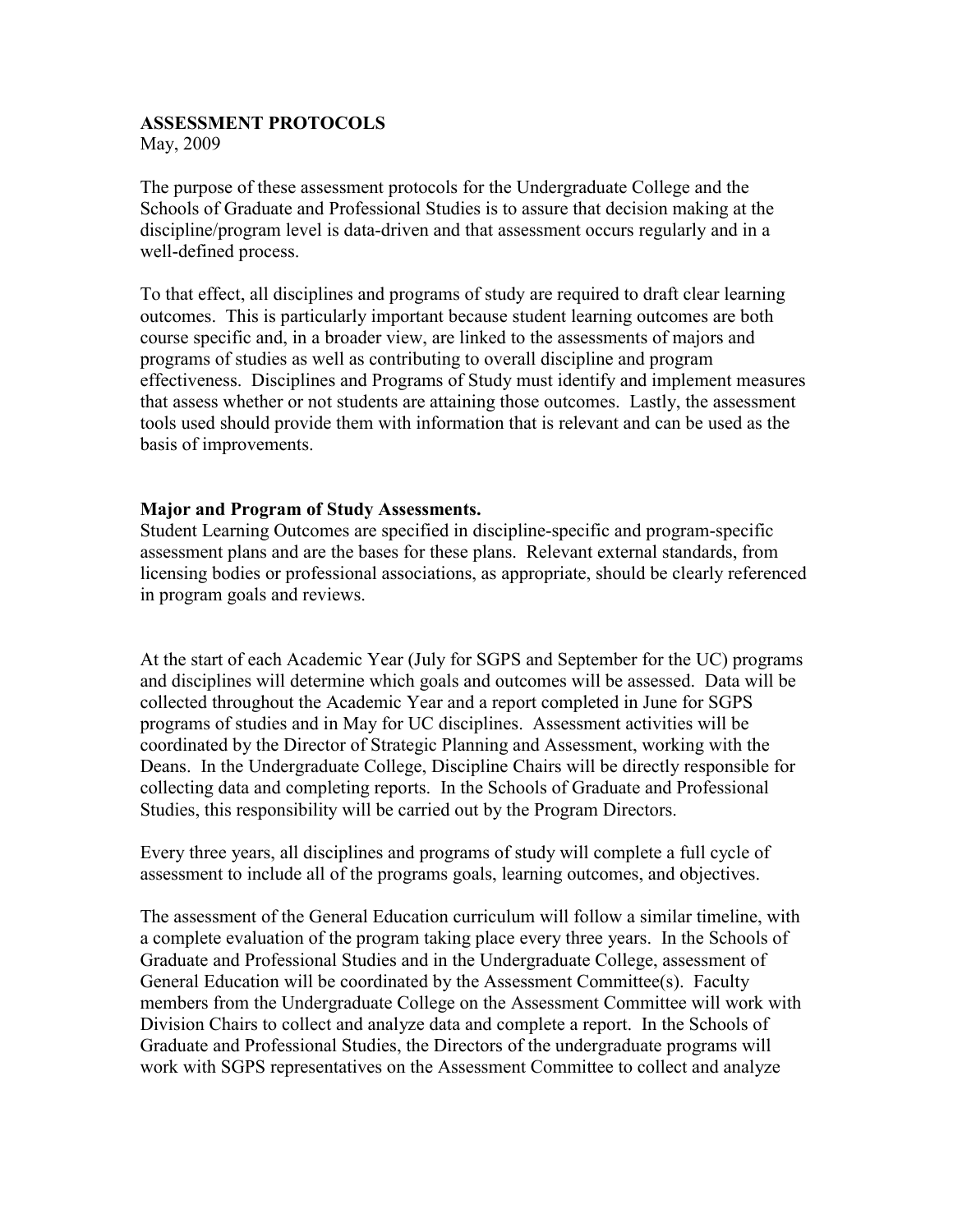data and prepare the report. Assessment of General Education will also incorporate data from various courses.

The Assessment Committee endorses the AAC&U "VALUE" rubrics and expects that they will be used by all disciplines and programs of study in programmatic assessment as well as in assessing the requirements for General Education.

## Electronic Portfolios

Since electronic portfolios are new to Rosemont College, the following guidelines are suggested to regularize and govern their use by students and faculty throughout the College.

- 1. The content of electronic portfolios should include evidence of learning from both the General Education and major/programs, and that evidence should specifically address the established learning outcomes for each.
- 2. Students are responsible for placing the evidence supporting their contention that they have attained these outcomes into their portfolios.
- 3. Program outcomes tied to specific courses will be reviewed by the instructor mid-way through the course and formally evaluated at the end of the course. These evaluations will become part of discipline/program assessments.
- 4. Outcomes linked to the overall assessment of a major or program of study should be reviewed when a student has completed half of the program and again just prior to graduation. These assessments should include faculty (advisor or chair/director) and student reflections.

## Discipline and Program Effectiveness

Discipline and Program effectiveness assessments are broader in scope than the plans that directly assess majors or programs of study. These types of assessments seek to provide a review of the disciplines and programs of study beyond the scope of learning outcomes.

All Disciplines and Programs will be assessed on a three-year cycle. These assessments will include:

- 1. Enrollment Trends
- 2. Syllabi Reviews for Individual Classes
- 3. Reviews of Academic Majors/Programs of Study
- 4. Survey of Recent Graduates

Enrollment Trends will include the number of declared majors and the number of graduates in a discipline or program of study. This information will be provided annually by the Registrar/Institutional Researcher to the Deans who will share information with Chairs and Program Directors.